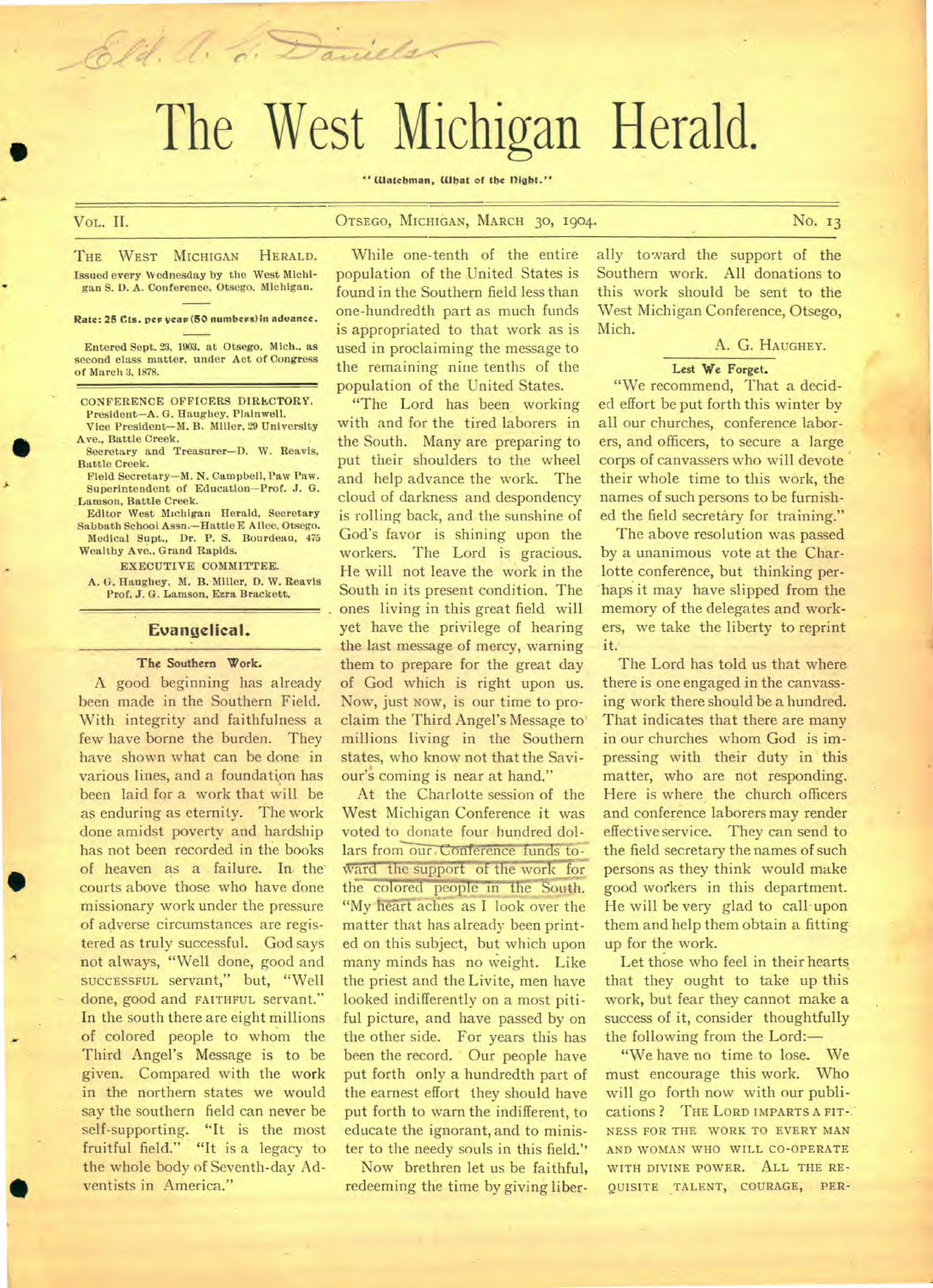# 2 **THE WEST MICHIGAN HERALD.** March 30, 1904

SEVERANCE, FAITH, AND TACT, WILL COME AS THEY PUT THE ARMOR ON."

With such assurances may we not go forward in faith and do the work the Lord is calling us to ? God does not call a man to failure but to success.

# M. N. CAMPBELL, Field Secretary.

# **What Are We Doing For The Blind?**

The field most neglected, I fear, is the one nearest by. This field should occupy the first place in our minds. But you say, which is the most needy field? For more than half a century the third angel's message has been sounded to the world to those with all their senses, but the blind have not been included. Means have not been spared in spreading the gospel, and scattering literature far and wide, bringing the message, before the people; but there are thousands who have been overlooked—the blind. Do you not know that there are thousands of truth-loving blind people in this country and have you not realized that little or nothing has been done for this class in the way of providing religious literature? These thousands of unfortunate beings are obliged to read with their fingers, and a special kind of print must be prepared, and we thank God that a magazine has been established whereby the honest blind in our country, all in fact, may hear the message for to-day. Thousands are ready and waiting for the message, but have nothing they can read themselves, unless we supply them from this office.

We believe that most of our seeing friends know what we are doing; therefore we will not give you the history of our work; since space and time will not permit. There is but one religious paper printed for the blind in America, and we are thankful that God has placed the burden of this work upon us. The CHRISTIAN RECORD is the first and only one of its kind in the world. This magazine was started more than four years ago, and

since that time we have been trying, as best we could, to bring the work before the minds of the brethren and sisters; and we feel confident that when they realize what is needed and who it is that is to be warned, they will gladly respond to our call.

More than eighty thousand educated blind are appealing to us for something to read. Shall we turn them away? or shall we give it to them? This gospel of the kingdom must be preached, and especially to those in double darkness. These thousands can be reached; but how? —Simply as thousands of seeing brethren and sisters are reached every year, by literature. We are printing for this class,—the blind —and can supply hundreds, but we need financial support in order to meet the pressing demands made upon us daily. Can you not give something to this worthy enterprise? Your State has an institution for the blind, and this school is educating hundreds. But how? —Simply teaching them to read, and giving them a practical education. But they receive no spiritual instruction; many go away worse for having entered the school. We therefore appeal to you to aid us in supplying the blind in your State with literature.

The two systems used by the blind in this country are American Braille and the New York point. We have enough literature printed in either of these systems to educate the blind, and give them a fair knowledge of the most vital points of the Seventh-Day Adventist faith. What can you, say to a work like this? Do you say, "Amen; go ahead and we will support the work," or do you look upon it as something that is of no importance? Our magazine is printed monthly and contains thirty pages. Each number gives about as much reading matter as is found in eight columns of the REVIEW. The regular subscription price is \$2.0o a year. Please consider the matter carefully and prayerfully, and send us your sub-

scription, and influence some of your friends and neighbors to do so if possible. Send all subscriptions to the office of the CHRISTIAN REC-ORD, 267 W. Main St., Battle Creek, Mich.

#### Some Day, Somewhere.

In golden youth when deems the earth A summer land for singing mirth, When Souls are glad and hearts are light, And not a shadow lurks in sight, We do not know it, but there lies Somewhere, veiled under evening skies, A garden all must somewhere see; Somewhere lies our Gethsemane.

All those who journey, soon or late Must pass within the garden's gate, Must kneel alone, in darkness, there. And battle with some fierce despair. God pity those who cannot say "Not mine. but thine;" who cannot pray, "Let this cup pass," and cannot see The purpose in'Gethsemane.

—Our Young Folks.

# Live For Something.

Thousands of men breathe, move and live, pass off the stage of life, and are heard of no more. Why ? None were blessed by them as the means of their redemption; not a line they wrote, not a word they spoke could be recalled, and so they perished; their light went out in the darkness, and they were not remembered more than the insects of yesterday. Will you thus live and die? 0 man, live for something! Do good and leave behind you a monument of virtue that the storm of time can never destroy. Write your name by kindness, love and mercy, on the hearts of thousands you come in contact with year by year, and you will never be forgotten. No, your name, your deeds, will be as legible on the hearts you leave behind as the stars on the brow of evening. Good deeds will shine as bright on the earth as the stars of heaven.

No truth does the Bible more clearly teach than that what we do is the result of what we are. To a great degree the experiences of life are the fruition of our own thoughts and deeds.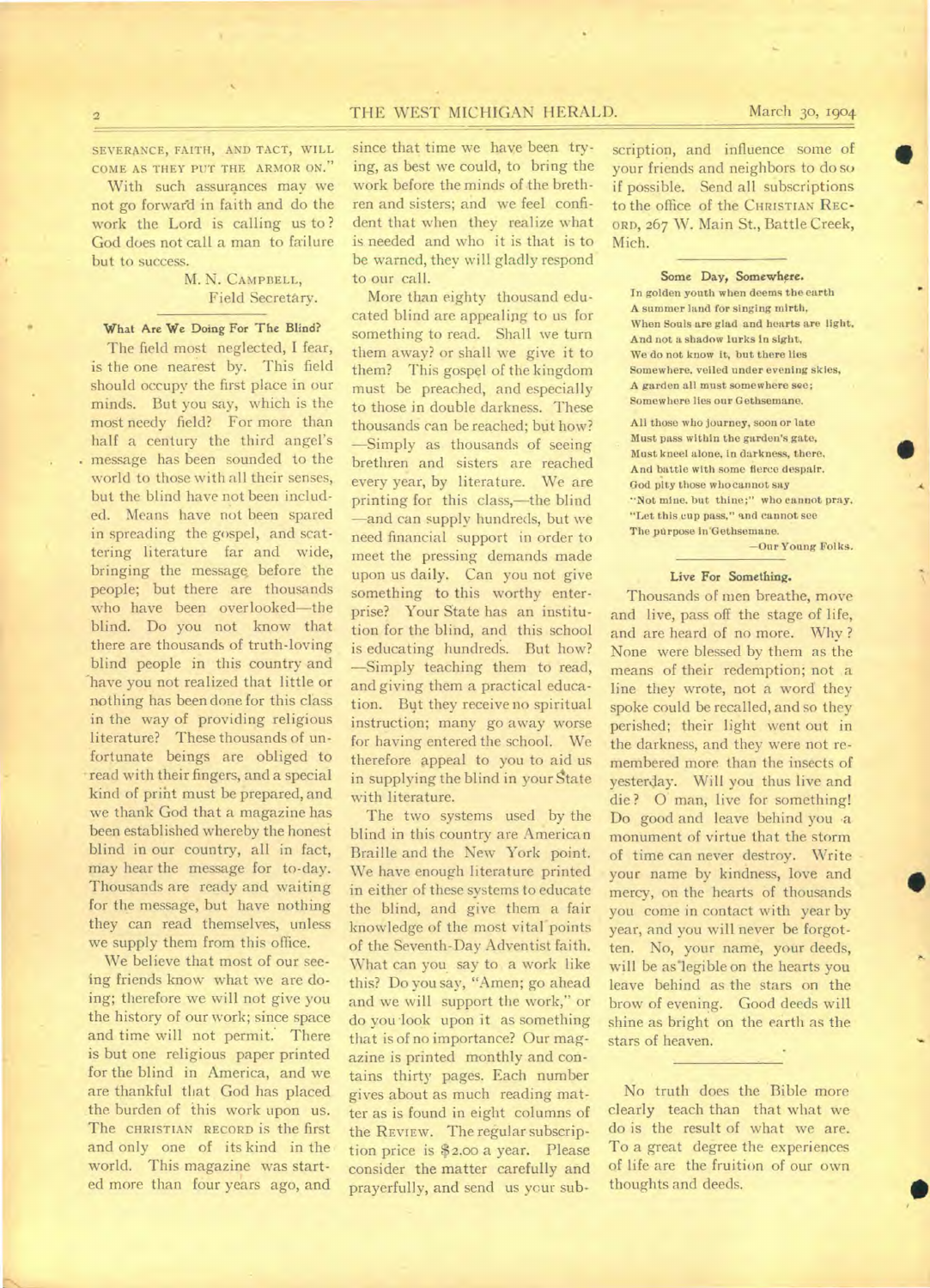•

# **medical.**

#### **What Articles of Food Should A Bilious Person Avoid?**

There is probably no condition more common among men than biliousness; no organ that is more complained of than the liver. Almost every trouble people have they attribute to the liver. The liver is one of the most important and most abused organs of the body. A great many diseases are attributed to the liver for which it is not responsible. Most of the diseases of the liver are due to errors in eating, and may be entirely avoided. By putting the fingers under the lower borders of the ribs, and pressing up half an inch, when in health, the lower border of the liver can be felt.

# OVER-EATING.

After partaking of a hearty meal, it will not be necessary to put the fingers up quite so far in order to touch the lower border of the liver. After a hearty meal, the liver is congested *or* enlarged somewhat. When a person habitually over-eats, and takes two or three hearty meals a day, the blood vessels of the liver become chronically enlarged and the liver itself chronically congested. This condition is known in medical terms as a passive congestion of the liver. The cells of the liver are not able to do their work properly in this condition. The bile and waste products that should be eliminated through the hepatic cells are retained, and carried into the circulation, and then people have dingy eyes and a yellow skin. The system is saturated with those products which the liver should eliminate. The liver is a faithful organ, but is disabled often on account of being overwhelmed with work. But there are other causes aside from over-eating that are responsible for biliousness.

# EXCESSIVE USE OF FREE FATS.

A few years ago some experiments were made by some physiologists upon animals. The different animals were fed entirely upon fat.

•

One man took a goose, and fed it entirely upon butter for a time. At the expiration of the appointed time the creature was killed, and it was then found that the liver was so enlarged as to fill the entire abdominal cavity, and was saturated with fat, so that even by mechanical pressure the butter could be squeezed from it. The liver had undergone fatty degeneration. The cells of the liver were almost entirely destroyed. Another experimenter took a dog, and introduced a little tube into the bile duct where it enters the intestine. He allowed the bile to accumulate on the outside instead of flowing into the intestines, and then fed the animal on certain kinds of food to ascertain the effect on the elimination of bile. He found by feeding the animal on fat that less bile was secreted or elimlinated, and the more fat fed to the animal the less amount of bile was eliminated,

This clearly showed that the use of fats as food interferes with the secretion of bile, and results in the accumulation of bile in the system, or in other words, produces biliousness. All the blood of the intestines and stomach runs to the liver, carrying the elements which have been absorbed. In the liver are little cells, and connected with them are little capillaries, the liquefied nutritive principles pass along these capillaries to the cells which absorb the food elements, and the wastes are eliminated by these cells throuch ducts which finally form the regular bile duct, which empties into the intestine. It has been found that when large quantities of fat are taken, the fat is also absorbed by the cell, so that it is unable to do its work of eliminating the wastes from the blood and as a result these wastes are carried into the general circulation, and produce biliousness. So a person who wishes to get rid of this condition must avoid fats.

#### FREE USE OF SUGAR.

One of the principal functions of the liver is to store up sugar, and

then deal it out to the system as required. When an excessive amount of sugar is taken, the liver is overwhelmed—has too much work to do—and the result is that the sugar passes into the circulation and produces biliousness. Not only that, but the excessive work thrown upon the liver disables that organ so that it is 'unable to carry on its work of eliminating the other poisonous products carried to it.

## CONDIMENTS.

Probably another cause of bili-Ousness is the free use of pepper, mustard and other irritants. These substances are carried to the liver, and their first action is to stimulate the liver, or whip it up, so that the liver secretes more bile; but as soon as the stimulation has worn off, there is a- diminished secretion of bile so that a person in order to avoid biliousness, must continue the use of these irritants. When a person abandons these irritants, he becomes bilious, and so thinks that these substances are beneficial. The liver is merely being whipped up. This may continue for a few years until finally the organ gives out entirely, and the person comes to his end and that without remedy.

The outside structures of the body are much more sensitive than the delicate inside membranes. If a little mustard or pepper is placed on the skin and tied up, you know the effect it would have,—a blister would.be raised. Then think of the effect it must have upon the liver, upon these delicate cells. It seems to me that this is sufficient evidence that these things are an injury to the system.

## USE OF FLESH FOODS.

In the use of flesh foods we are constantly in danger of taking too much of the albuminous element. This is why meat eating produces gout and is responsible for rheumatism. But in addition to the albumin in flesh, uric acid is also present to the extent of about fourteen

# March 30, 1904. THE WEST MICHIGAN HERALD.